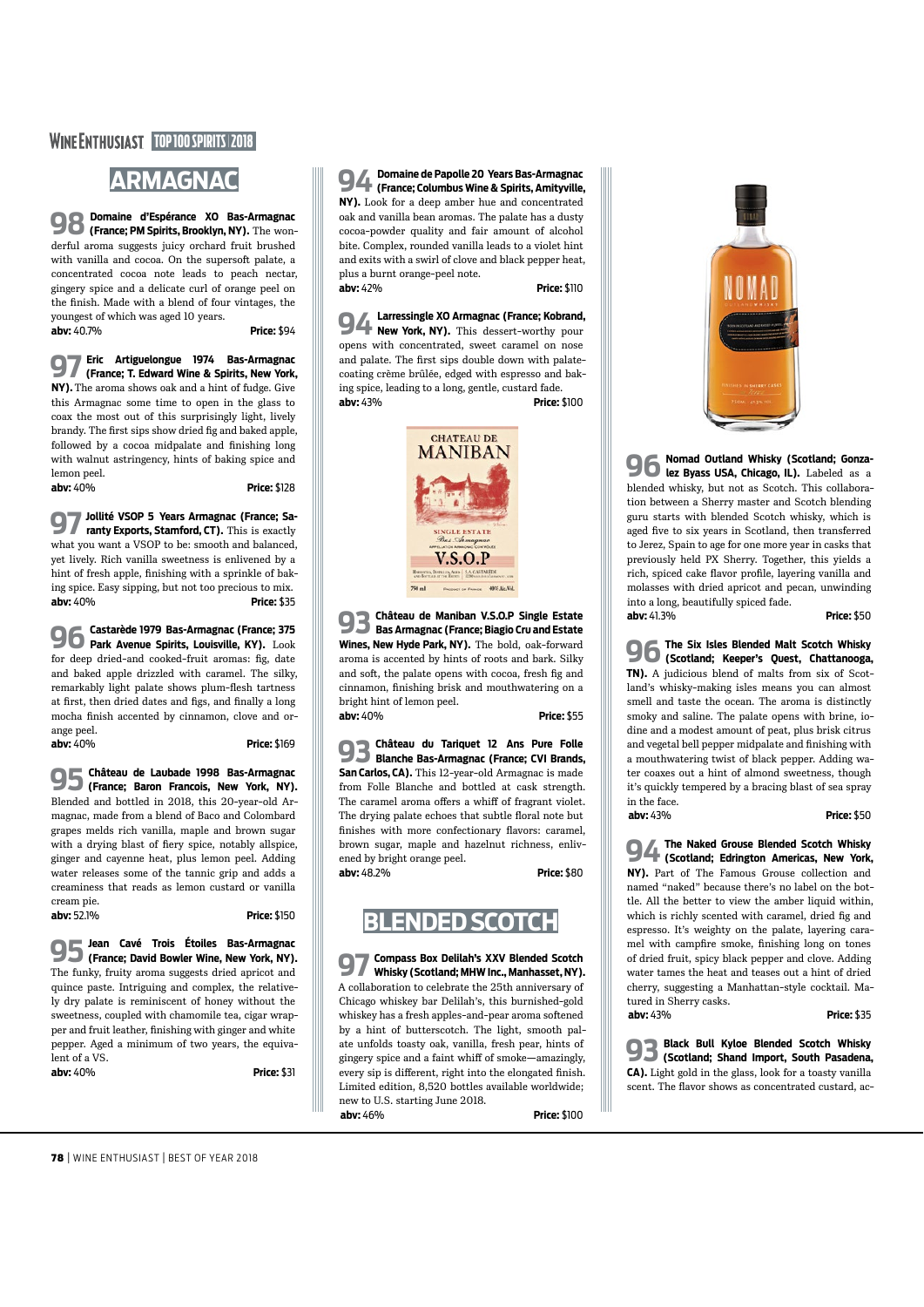cented by hints of espresso and dark chocolate, fnishing long on a medicinal iodine hint on the exhale.  **abv:** 50% **Price:** \$34



**96 Wild Turkey Master's Keep Revival (USA; Campari America, San Francisco, CA).** Aged 12 to 15 years in American oak, then fnished in oloroso sherry barrels, this starts with a big, spicy kick, rounding into a long vanilla and caramel fnish. Adding water reveals delicious, concentrated layers of spiced caramel, fnishing with hints of mocha, hazelnut, lemon peel and dazzling candied ginger heat. **abv:** 50.5% **Price:** \$150

**95 Barton 1792 Bottled in Bond Bourbon (USA; Sazerac Company, Frankfort, KY).** Bright topaz in the glass, this displays a mellow vanilla aroma and a light palate that integrates sweet vanilla and oak, before drying to attractive cocoa, leather and grapefruit peel. **abv:** 50% **Price:** \$36

**94 Booker's Bourbon 2017 Sip Awhile (USA; Beam Suntory, Clermont, KY).** Dark amber in the glass and bottled at cask strength as a tribute to former Jim Beam Master Distiller Booker Noe, look for a mellow vanilla aroma while cinnamon freworks start from the frst overproof sip on the bold and drying palate. Flavors soften to vanilla and oak with water, fnishing with hints of unsweetened chocolate, espresso and black cherry.

**abv:** 64.1% **Price:** \$73

**94 Coopers' Craf (USA; Brown-Forman Bever-ages, Louisville, KY).** Intended to celebrate the coopers who make Brown-Forman's barrels, it makes sense that this is a particularly oak-forward Bourbon. Oak and vanilla lead the nose and buttery palate, rolling into more concentrated vanilla on the midpalate and fnishing with baking spice and a hint of orange peel. *Best Buy.* **abv:** 41.1% **Price:** \$23

**94 Redemption Wheated Bourbon (USA; Deutsch Family Wine & Spirits, Stamford, CT).** Made with 45% winter wheat, more than most wheat-forward Bourbons, and aged four years, this honey-hued whiskey offers gentle vanilla and allspice aromas. The flavor is light at first, showing vanilla, hops and a bouncy hint of sarsaparilla. Adding water brings dramatic changes, coaxing forward silky hints of butter cookie, buttered brioche and pecan, fnishing with an allspice twang.

**abv:** 48%

**93 Border Bourbon (USA; 45th Parallel Spirits, New Richmond, WI).** Enticing oak and vanilla aromas are joined by a hint of black cherry. The palate is deep and complex, opening with plenty of oak integrated with vanilla, drying espresso and cayenne heat. Adding water tames the fre, bringing out more

vanilla and black cherry. Sip or mix. This should make for a ferce Old Fashioned.

**abv:** 46.4% **Price:** \$45

**93 Hillrock Solera Aged Bourbon Pinot Noir Fin-ished (USA; Hillrock Estate Distillery, Ancram, NY).** This wine cask-fnished Bourbon entices with a mellow caramel aroma. The drying palate opens relatively woody, with cedar and spice, and a hint of raisin. It takes quite a lot of water to adjust, but it's worth tinkering with, fnding the balance pulls out cocoa powder, vanilla and almond tones and rounds out the oaky edges, fnishing with a furry of cinnamon, clove and nutmeg.

**abv:** 46.3% **Price:** \$100

**92 Catamount Whiskey Straight Bourbon (USA; Grand Teton Distillery, Driggs, ID).** This single barrel wheated Bourbon is tawny in the glass, with orange highlights. Distilled in Indiana and aged in Idaho for a minimum of four years in high-altitude conditions, the mild palate shows sweet cinnamon spice, vanilla, almond and a hint of peach nectar; adding water pulls out an unexpected cocoa note. **abv:** 44% **Price:** \$40

**92 Isaac Bowman Straight Bourbon Whiskey Finished In Port Barrels (USA; A. Smith Bowman Distillery, Fredericksburg, VA).** This plush port barrel-fnished Bourbon opens with brown sugar, drying to a spiced edged with red fruit notes. Adding a splash of water snaps it into focus, suggesting a slice of cherry pie topped with caramelized brown sugar and maple. **abv:** 46% **Price:** \$40

**92 William Wolf Bourbon (USA; Wolf Distill-eries, North Charleston, SC).** Toasty vanilla and stone fruit aromas launch this well-structured straight Bourbon. Although the palate opens with a distinct sweet vanilla note, it fnishes dry, with a core of espresso, mocha and leather accented by clove and black pepper heat. **abv:** 43.4% **Price:** \$35

**91 Traverse City Barrel Proof Straight Bourbon Whiskey (USA; Traverse City Whiskey Co., Traverse City, MI).** This delivers a sweet, delicious aroma of pecan pie drizzled with caramel. The palate offers a hit of that expected sweetness up front, though it quickly dries to a darker, more brooding flavor profle with espresso, dark chocolate, burnt orange peel and black pepper. Adding water lightens things up a bit, tilting back toward a walnut note on the elongated fnish. **abv:** 51.9% **Price:** \$80



**96 Maison Leblon Reserva Especial Cachaça (Brazil; Leblon USA, Coral Gables, FL).** This single-batch cachaça opens with hints of banana cake, baking spice and golden raisins on the nose and palate, and slips down the throat as smooth as

spiced honey. Each sip fnishes with a restorative lemon zest tone and a soft vanilla glow. **abv:** 40% **Price:** \$20/375 ml

**95 Novo Fogo Graciosa Cachaça (Brazil; Novo Fogo, Issaquah, WA).** This incredibly complex sipper entices with aromas of vanilla, honey and ripe banana. These are echoed on the palate, layered with surprising dried cherry and dusty cocoa notes, which linger into the long, gently spiced finish. A good option for an Old Fashioned variation. **abv:** 42% **Price:** \$35

**92 Soul Premium Cachaça (Brazil; Bibo Interna-tional, Newport, RI).** The aroma entices with tones of lychee and flowers. The palate is bright and bouncy, echoing that lychee note, along with hints of bubblegum, white pepper and pink peppercorn that fnish long and elegantly on a rosewater exhale. *Best Buy*.

**abv:** 40% **Price:** \$25



**95 Crown Royal Blenders' Mash Whisky (Canada; Diageo, Norwalk, CT).** This is one of fve whiskies that make up the Crown Royal signature blend. The complex aroma combines vanilla, maple and a hint of espresso. The big, bold, buttery palate echoes those favors, fnishing with a furry of spice. Limited edition. *Best Buy.* **abv:** 40% **Price:** \$28

**94 Canadian Club 100% Rye Whisky (Canada; Beam Suntory, Deerfield, IL).** You don't see many 100% rye whiskies, and even fewer this easysipping. Look for vanilla and oak layered with hints of apricot and golden raisin, plus an elongated, drying fnish sprinkled with plenty of baking spice. Sip or mix. *Best Buy.*

**abv:** 40% **Price:** \$20



**96 Hayman's of London Old Tom Gin (England; Haus Alpenz, Edina, MN).** This is clear in the glass, with a lightly sweet, complex aroma that promises lemon peel, anise and vanilla. The slightly viscous palate delivers anise, powdered sugar and vanilla, fnishing with cinnamon piquancy. Overall pleasing, it boasts a classic flavor profile that's exactly what an Old Tom gin is expected to be. **abv:** 41.4% **Price:** \$25

**95 City Bright Gin (USA; Greenbar Distillery, Los Angeles, CA).** This exciting newcomer is complex in aromas of spice and lime, while the palate explodes with juniper, mint and citrus. The fnish brings a breeze of savory spices and lingering minty sweetness.

**abv:** 42% **Price:** \$33

WINEMAG.COM | 79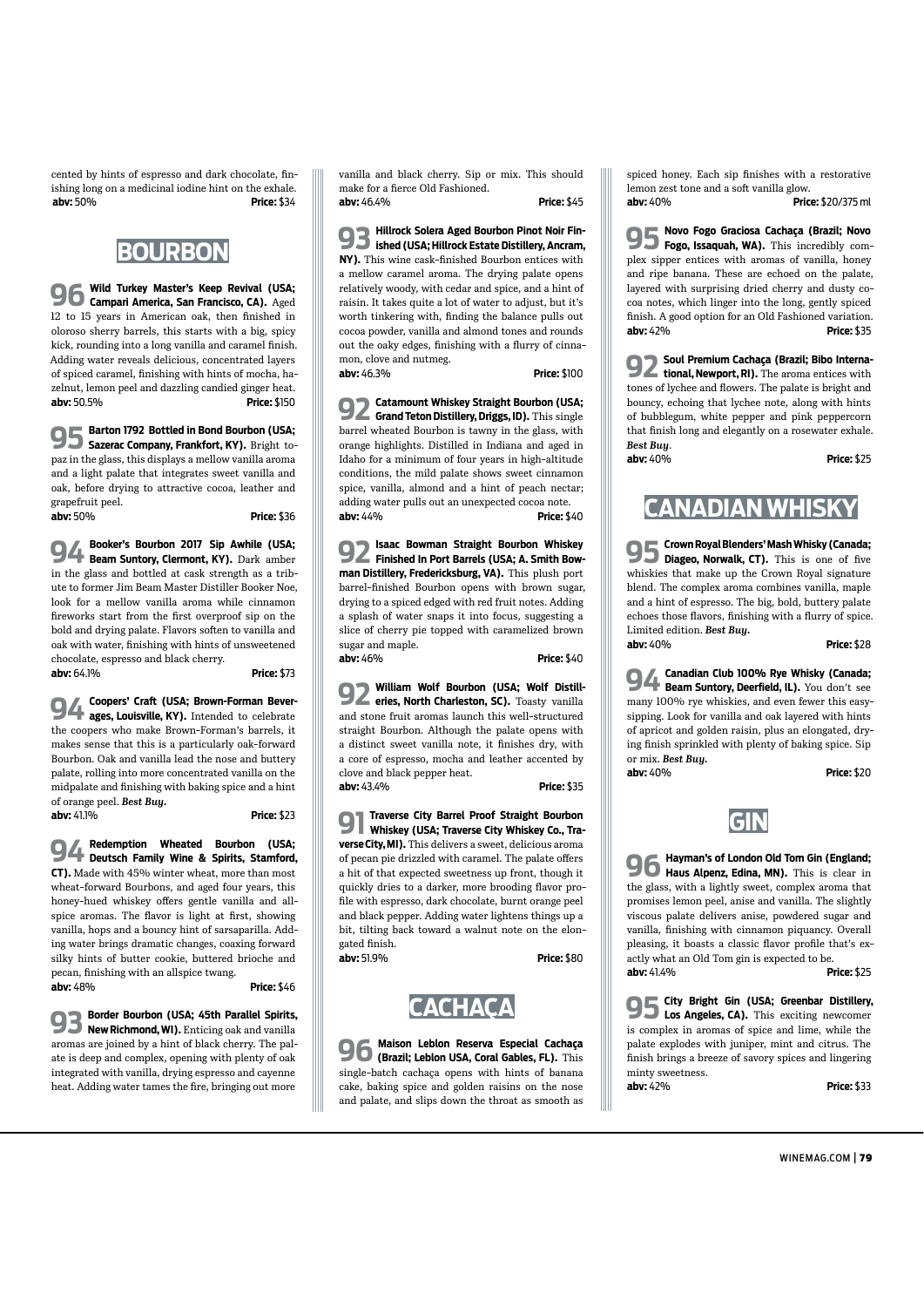### **WINE ENTHUSIAST TOP 100 SPIRITS | 2018**

**92 Oppidan Barrel Reserve Old Tom Gin (USA; Oppidan Spirits, Wheeling, IL).** This is golden and bright in the glass, with warm, inviting honey, grapefruit and cinnamon aromas. The spiced palate shows oak and has an amaro-like roots-and-bark quality, fnishing with tons of ginger and cinnamon on the fery fade. Feels right for any drink made with sweet vermouth.

**abv:** 45% **Price:** \$30

**91 Alchemy Dry Gin (USA; Maine Craft Distilling, Portland, ME).** Made with a base distilled from Maine-sourced grains, this gin opens with an earthy, spicy scent. The palate skews a bit sweeter, but continues the spiced trajectory, with plenty of anise, clove and black pepper, trailing off on a hint of coriander. It's a little fery, but should hold up well in Gin & Tonics and other long drinks.

**92 Sourland Mountain Gin (USA; Sourland Moun-tain Spirits, Hopewell, NJ).** Pink peppercorn piquancy leads the nose and palate, followed by faint hints of rosewater, white pepper and grains of paradise, plus lemon zest on the brisk, bracing fnish. Enjoy this in a floral Gin & Tonic variation. **abv:** 45% **Price:** \$33

**abv:** 45% **Price:** \$35

**91 Dutch Courage Old Tom's Gin (The Nether-lands; One Good Arrow, Charleston, SC).** On the sweeter side of the (already-sweet) Old Tom category, this barrel-aged gin has a light rose-gold hue and mild vanilla-mint aroma. The vanilla-tinged palate has a powdered sugar flavor, finishing with pleasing cinnamon, orange peel and cayenne. **abv:** 40% **Price:** \$37

**91 New Columbia Distillery Old Tom Gin (USA; New Columbia Distillers, Washington, DC).** The frst-ever Old Tom from the makers of Green Hat Gin, this is rested in used PX Sherry barrels, offering layers of stone fruit and honey. This mild, honeyed gin brings warming whifs of vanilla and peach pie, with just enough lemony tartness to get the mouthwatering on the clove-accented exit. **abv:** 45.3% **Price:** \$37

**91 Rabbit Hole London Dry Gin Kentucky Rye Bar-rel Finish (USA; Rabbit Hole, Louisville, KY).** Look for a light straw hue and bright aroma showing white flowers and sprightly tropical fruit. The palate is lightly sweet, with delicate pineapple, lychee and ginger fading into mouthwatering lemon peel and white peppercorn. Seems ready for mixing into tropical-inspired or summery cocktails. **abv:** 41.5% **Price:** \$36

**90 Applewood Distillery Gin (Australia; Epicu-rean Wines, Seattle, WA).** Here's a savory gin to put your Dirty Martinis on steroids. An earthy, peppery aroma tickles the nose, with a fleeting briny note that edges into pickle territory. The silky palate has a distinctly savory, mushroomy quality underpinned by juniper and lemon; it almost drinks like bone broth, then refreshes with a faint lavender exhale. Distilled from grapes.

**96 Chareau Aloe Liqueur (USA; Charron Favreau, charron Favreau, canarillo, CA).** This ethereal, delightful liqueur is clear in the glass, with a fresh, bright aroma that suggests fresh-cut green melon and cucumber water, plus a zesty citrus hint. The palate teases with sweet, vegetal, floral and fleeting jalapeño spice in turn, without quite settling in one space. A treat with tequila.

**abv:** 43% **Price:** \$40

**90Scofaw Real Old Tom Gin (USA; North Shore Distillery, Green Oaks, IL).** Developed in collaboration with Chicago bar, Scofflaw, this complex, small-batch gin leads with vanilla-sugar sweetness and exits with a juicy hint of Mandarin orange dusted with nutmeg, cocoa and cinnamon.

**abv:** 45% **Price:** \$30



**94 Bonollo Grappa of Amarone Barrique (Italy; Park Street Imports, Miami, FL).** This tawny grappa offers dried apricot and golden raisin aromas. The silky, complex palate echoes those dried-fruit notes, adding layers of Sherry, vanilla and spice, fnishing long and enticing. Ideal as a post-prandial sipper. Distilled from the grapes used in Amarone and aged 18 months in small oak casks. **abv:** 42% **Price:** \$72

**93 Bottega Grappa Fumé (Italy; Palm Bay Inter-national, Boca Raton, FL).** Made from a base of grapes used in Prosecco, this golden brandy offers fresh pear, banana and almond aromas. Honey leads the palate, fnishing feather-light with cinnamon spice and a teasing floral lilt. Palate-cleansing and pleasurable to sip. *Best Buy.*

**abv:** 38% **Price:** \$21/700 ml

**92 Il Grigio da San Felice Grappa (Italy; Vision Wine & Spirits, Manhasset, NY).** A light vanilla scent is echoed on the palate along with gentle hints of banana, coconut and custard, developing into a clove- and cayenne-accented fnish. Pair alongside a fruit dessert. Base pomace from Chianti Classico.

**abv:** 42% **Price:** \$55

**90Grappa di Franciacorta Barricata (Italy; Opici Wines, Glen Rock, NJ).** This burnished-gold grappa offers ripe, slightly funky pineapple, coconut and vanilla aromas. The palate shows waxy honey, ripe tropical fruit, banana tafy and lychee, while the finish is clean, with a fleeting clove note and a final brush of honey. Made from the grapes used to make Franciacorta sparkling wine—Pinot Nero, Chardonnay and Pinot Bianco—and aged for 1 year in former sherry casks. *Best Buy.*

**abv:** 40% **Price:** \$32/ 1 L

**90 Nardini Grappa Riserva (Italy; Leonardo LoCascio Selections–The Winebow Group, New York, NY).** Mild aromas of tropical fruit lead the nose, while the soft palate shows mellow apple blossom lightly fading into sweet coconut and ginger. **abv:** 40% **Price:** \$25/375 ml



**abv:** 25% **Price:** \$45



**94 Galliano L'Aperitivo (Italy; Lucas Bols USA, Manhasset, NY).** Ideal for Negronis and other *aperitivo* cocktails, this bright red bitter is a touch lighter and more citrusy than standard-bearer Campari. The aroma skews fruity, while the palate is immediately bitter. A bit of red fruit emerges on the midpalate, while the long finish offers tones of grapefruit peel and cinnamon.

**abv:** 24% **Price:** \$17/375 ml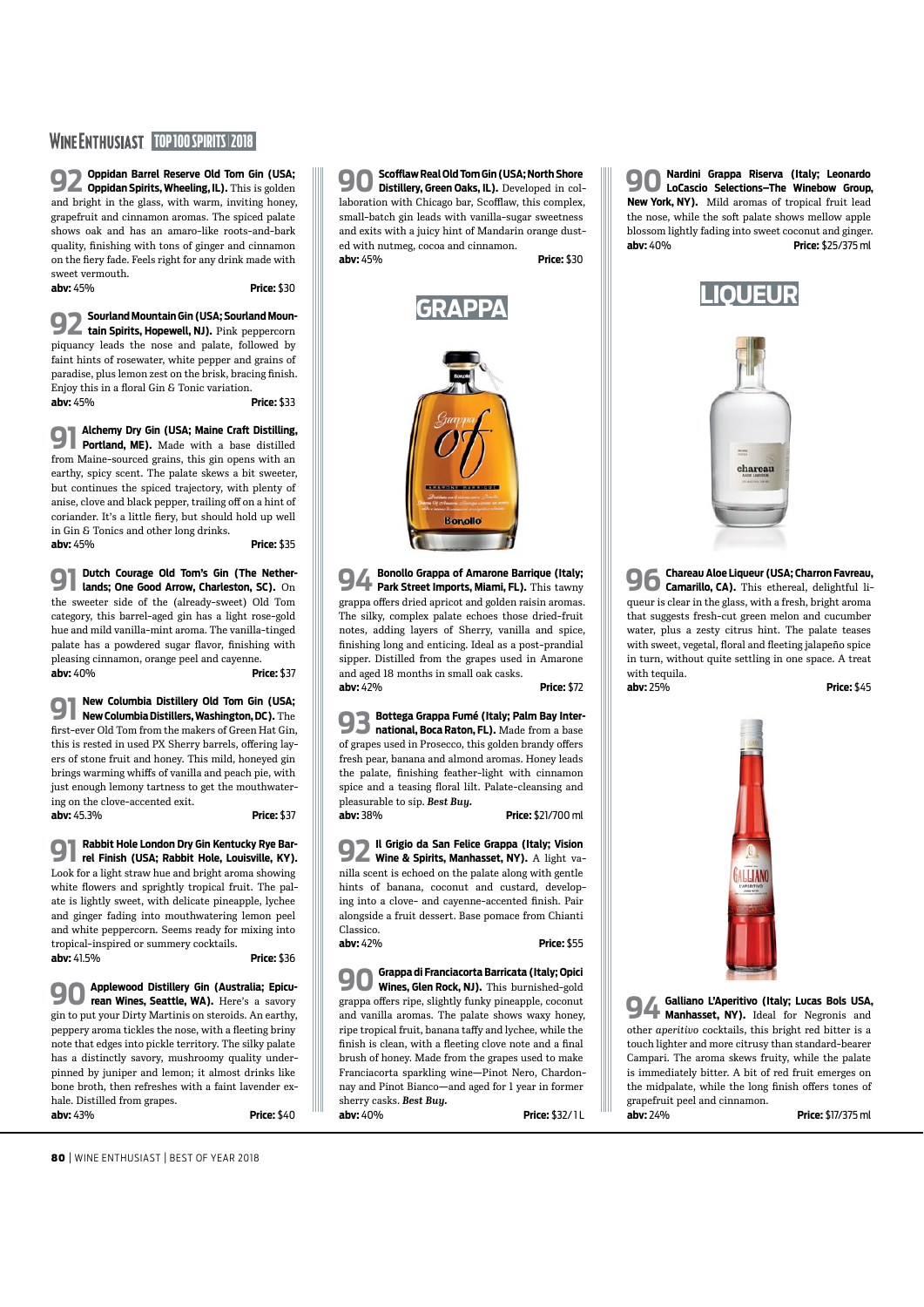#### **WINE ENTHUSIAST TOP 100 SPIRITS 2018**

**94Jägermeister Manifest (Germany; Mast-Jägermeister US, Inc., White Plains, NY).** The brand best-known for college shooters may fnally have a product to transition away from that image. This complex, sweet-spiced liqueur shows hints of gingerbread, honey and warming baking spices, fnishing long on hints of dried fruit and vanilla. Sips nicely over a chunk of ice; ready to mix into cocktails too. Limited release as of May 2018. **abv:** 38% **Price:** \$60/1 L

**94 Pomp & Whimsy Gin Liqueur (USA; Pomp & Whimsy LLC., Los Angeles, CA).** This is lightly sweet, distinctly (but not overly) floral and compulsively quafable. You'll want to add this cucumberdominant gin liqueur to spring cocktails, although it also sips surprisingly well straight up. **abv:** 30% **Price:** \$40

**93 Marble Gingercello Liqueur (USA; Marble Distilling, Carbondale, CO).** Described by the producer as "a contemporary cello adaptation," look for a pale straw hue in the glass and sprightly fresh ginger root fragrance. The palate is moderately sweet and viscous, spiced with plenty of ginger and fnishing with lemon peel brightness.

**922 Griffo Cold Brew Coffee Liqueur (USA; Griffo <br>Distillery, Petaluma, CA).** A coffee aficionado's liqueur, this limited release was made as a partnership with San Rafael-based Equator Cofees & Teas. The liquid looks, smells and drinks like coffee, with just a touch of sugar leaving this soft and not at all bitter. Sip or mix. **abv:** 25% **Price:** \$33

**abv:** 35% **Price:** \$39



**93 North Forest Kreme Pumpkin Liqueur (USA; Chankaska Spirits, Kasota, MN).** Ready for all manner of autumnal imbibing, this easy-sipping liqueur pours out chocolate milk brown with a sweet, spiced aroma. The palate is pleasingly soft, with a favor evoking mellow baking spice more than actual pumpkin flesh. **abv:** 17% **Price:** \$24

**92 Destillaré Intense Orange Curacao (USA; Cop-per & Kings, Louisville, KY).** This is made with a base of Copper & Kings apple brandy liqueur plus orange peels and honey, then fnished in former brandy barrels. The end result is a viscous liqueur with a golden-orange hue and not-too-sweet honeyed palate, followed by subtle orange peel flavor and cinnamon sizzle. Mix into Sidecars and other brandy cocktails. **abv:** 45% **Price:** \$35

**90 Cerasum Aperitivo (USA; Don Ciccio & Figli, Washington, DC).** A nice alternative to Campari and other traditional red bitters, this nuanced American-made aperitivo has a deep cherry hue and very mild dried-cherry scent. The palate is bitter from the outset, with hints of cherry and ripe plum on the midpalate, fnishing bitter and brisk. **abv:** 23% **Price:** \$36

**91 Rucolino Amaro (Italy; Empson USA, Alexan-dria, VA).** A traditional amaro made with arugula leaves, citrus, roots and spices, this inky-dark liqueur has a slightly viscous palate that balances sweet, bitter and spiced notes, showing hints of espresso and bitter chocolate. Drink as a digestivo or pair with coffee. **abv:** 30% **Price:** \$49

**91 Somrus Alphonso Mango Cream Liqueur (USA; SomPriya Fine Spirits, Pewaukee, WI).** Inspired by mango lassis, this unusual cream liqueur has a pale orange hue and fruity, fresh scent. It's thick, palate-coating and refreshing, offering plenty of vibrant tropical fruit favors. Like its inspiration, it's easy to see this as soothing after a spicy meal. **abv:** 13.3% **Price:** \$25

**91 Suau Orange Liqueur (Spain; The Marsalle Company, Elk Grove Village, IL).** Look for a tawny hue and bold orange peel scent. This liqueur opens with orange flesh sweetness but isn't cloying, thanks to a spicy hit of ginger and cayenne. It offers a bit more alcohol heat and spice compared to most orange liqueurs, but still pleasing overall. **abv:** 40% **Price:** \$25



**94 Barceló Imperial Onyx Ron Dominicano (Do-minican Republic; Shaw-Ross International,**  Miramar, FL). This deep amber-hued rum offers a caramel aroma, with an intriguing hint of violet. The silky palate opens with caramel and brown butter, accented by dried fg and walnut, fnishing long and gently spiced. Made with a blend of rums aged for 10 years in ex-Bourbon casks with heavy char, then fltered through onyx stones. That unique fltration may not add much except a point to contemplate while sipping, which is highly encouraged. **abv:** 40% **Price:** \$40

![](_page_3_Picture_23.jpeg)

**94 Rhum J.M V.S.O.P. (Martinique; Spiribam, Wakefield, RI).** For those who like rum with a bit of sweetness to it, this honey-hued sipper offers vanilla bean and brown sugar on the nose and palate, drying to a hot cinnamon fnish smoothed by decadent hints of cocoa, espresso and hazelnut. **abv:** 43% **Price:** \$50

**94Santa Teresa 1796 Solera Rum (Venezu-ela; Bacardi, Coral Gables, FL).** Made with a blend of rums ranging from four to 35 years, look for a mild caramel aroma and plush palate echoing with rich vanilla bean, fudge and mocha. The drying fnish weaves in oak and walnut, laced with a bit of clove zing. **abv:** 40% **Price:** \$40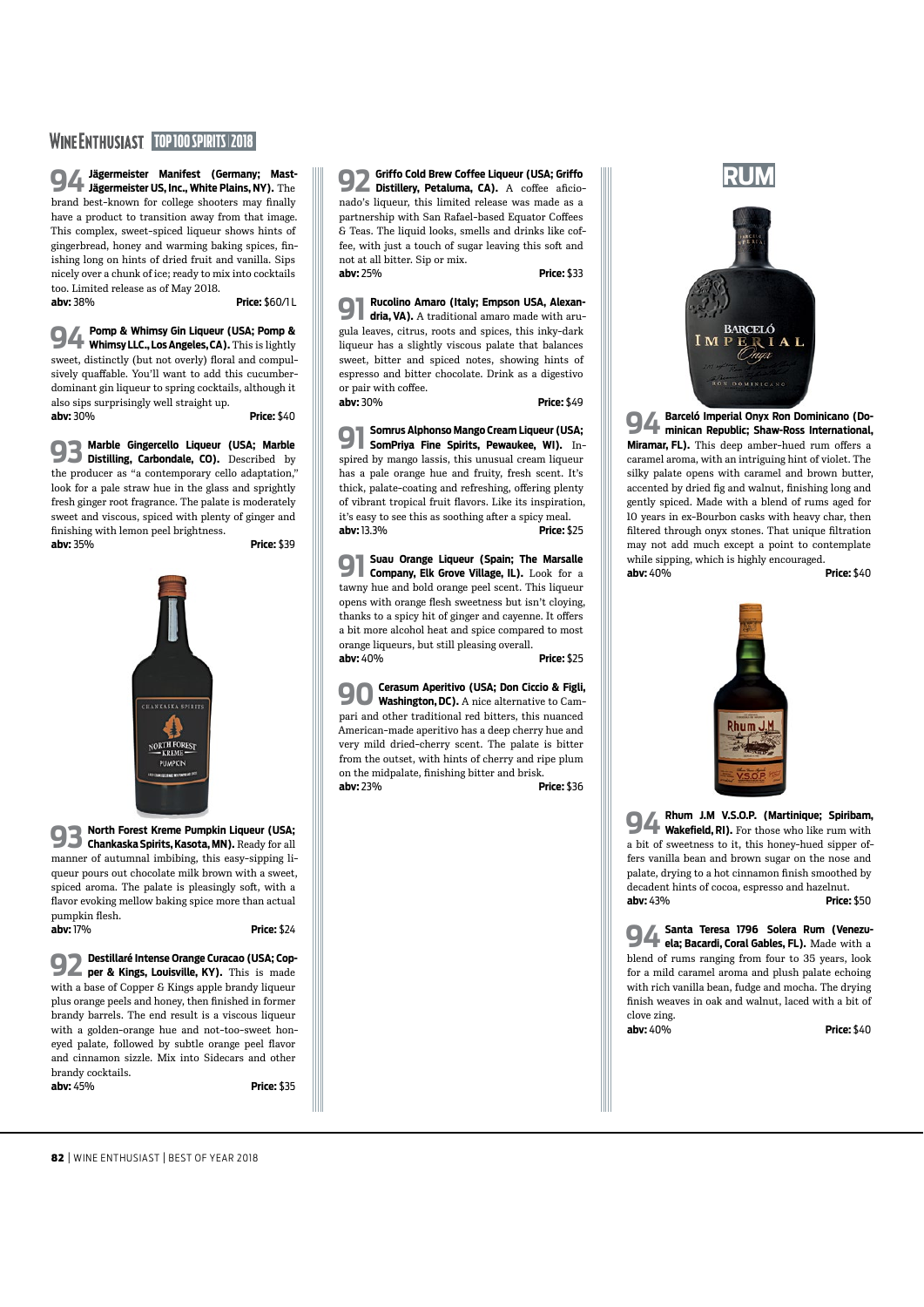#### **WINE ENTHUSIAST TOP 100 SPIRITS 2018**

![](_page_4_Picture_1.jpeg)

**92 Dubar Imperial Ron Dominicano (Dominican Republic; RLD Imports, Houston, TX).** Vanilla sweetness leads the nose and palate. The frst sip of this rum adds hints of sarsaparilla and allspice, which carries through to the rounded fnish. Made with a blend of 13-, 15- and 19-year-old rums married in ex-Bourbon casks.

**abv:** 40% **Price:** \$45

**92 Lowcountry Agricole (High Wire Distilling, Charleston, SC).** This complex, intriguing rum is made 100% from South Carolina sugarcane, then barrel rested for 10 months. The end result is a golden-yellow hue and pungent aroma of banana bread. A long swath of palate-coating waxy honey leads the way, fnishing long on touches of agave nectar, banana, nutmeg and cardamom.

**abv:** 44% **Price:** \$80

![](_page_4_Picture_8.jpeg)

**92 Saint James Paille Rhum Agricole (Mar-tinique; 375 Park Avenue Spirits, Louisville,**  KY). Golden in color, this offers mild honey and banana aromas. The notably silky palate has a gentle, custardy favor, underpinned by tropical fruit, honey and vanilla tones that fnish long on a cinnamon exhale. The overall effect is pleasing and suggests vanilla cookies studded with fruit or banana pudding. *Best Buy.* **abv:** 40% **Price:** \$22

**900** Twenty Boat Cask Finish Reserve Rum<br> **1900** *Tures* Couth Hollow Spirits North **(USA; South Hollow Spirits, North Truro, MA).** This is a limited-edition blend of molasses and cane rums, fnished in a barrel that previously held white Port. Look for an amber tint and rich caramel and mocha perfume. The palate is lighter than the aroma suggests, showing vanilla, spice and a puff of campfire smoke on the midpalate, fnishing with a burst of mouthwatering lemony astringency. **abv:** 42.5% **Price:** \$100

**91 Casa Magdalena Ron Blanco (Guatemala; House Spirits, Portland, OR).** Clear in the glass, this offers gentle wafts of coconut and marshmallow on nose and a plush palate that fnishes with the faintest hint of lime. Ready for daiquiris and other rum cocktails. Distilled in Guatemala, then aged and bottled in Portland, Oregon; barrel aged for six to 12 months. *Best Buy.* **abv:** 41.5% **Price:** \$20

**90The Real McCoy Aged 10 Years (Barbados; Real McCoy Spirits, Miami, FL).** This limitededition blends rum aged for 12 years in Bourbon barrels with rum aged 10 years in virgin oak. The end result is a burnished gold liquid redolent of maple and brown sugar on the nose and palate. Sweet vanilla and hazelnut wraps around a warming core, fnishing with a cinnamon tingle. Micro batch of 3,000 bottles. **abv:** 46% **Price:** \$60

# **RYE WHISKEY**

**95 Low Gap 2 Year Old Rye Whiskey (USA; Cra<sup>f</sup> Distillers, Ukiah, CA).** Delicate and light, this golden rye whiskey almost drinks like a brandy—not surprisingly, this is made by a leading producer of small-batch American brandies, and is partly fnished in barrels that previously held Germain-Robin brandy. The rich scent mixes vanilla and dried apricot. The palate echoes those favors, winding into a mild cookie dough note, and lands lightly, brushed with rye spice. Limited edition, only 3,900 bottles made.

**abv:** 44% **Price:** \$75

**94 Yippee Ki-Yay Rye Whiskey (USA; High West Distillery, Park City, UT).** Historically, this producer sourced its whiskey elsewhere, blending and bottling it at their Utah facility. The 2018 bottling is the frst time whiskey made on site by High West is included, one of three straight ryes blended together, fnished in barrels that previously held California vermouth and Syrah. The end result is ready to mix into Manhattans, opening with red fruit aromas and a silky palate that offers cinnamon, oak, vanilla and crème brûlée, with a hint of juicy red fruit emerging on the mouthwatering fade. A splash of water integrates fruit, sweetness and spice. **abv:** 46% **Price:** \$80

![](_page_4_Picture_19.jpeg)

**91 Rossville Union Master Crafed Straight Rye Whiskey (USA; MGP Ingredients, Lawrenceburg, IN).** The bold, fruit-spiked scent beckons. The palate is relatively dry, opening with a wallop of vanilla and fnishing long with zingy cinnamon, allspice and a hint of red fruit. A judicious splash of water tames the rye bite but keeps the spice. Aged at least four years. **abv:** 47% **Price:** \$40

**91 Woodinville Whiskey Straight Rye Whiskey (USA; Woodinville Whiskey Company, Woodinville, WA).** This is a 100% rye whiskey made with Washington state grain. Look for a tawny hue and distinctly fruity scent layered with a wash of vanilla. The bracing, lean palate shows plenty of vanilla and caramel up front plus a hint of espresso, sparked with fery cayenne and hot cinnamon on the drying fade. A splash of water coaxes out a pleasing nuttiness and tones down the spicy heat. **abv:** 45% **Price:** \$40

![](_page_4_Picture_24.jpeg)

**90Limousin Rye Whiskey (USA; Dancing Goat Distillery, Cambridge, WI).** This rye whiskey is fnished in Limousin oak casks, typically used to age French brandy and not often seen in American whiskey. The end result is a honey hue, with vanilla bean and orange peel scents. The distinctly sweet, vanilla-forward palate includes an intriguing dark fruit note that suggests juicy blackberry or plum, then exits with allspice, clove and black pepper. **abv:** 46% **Price:** \$40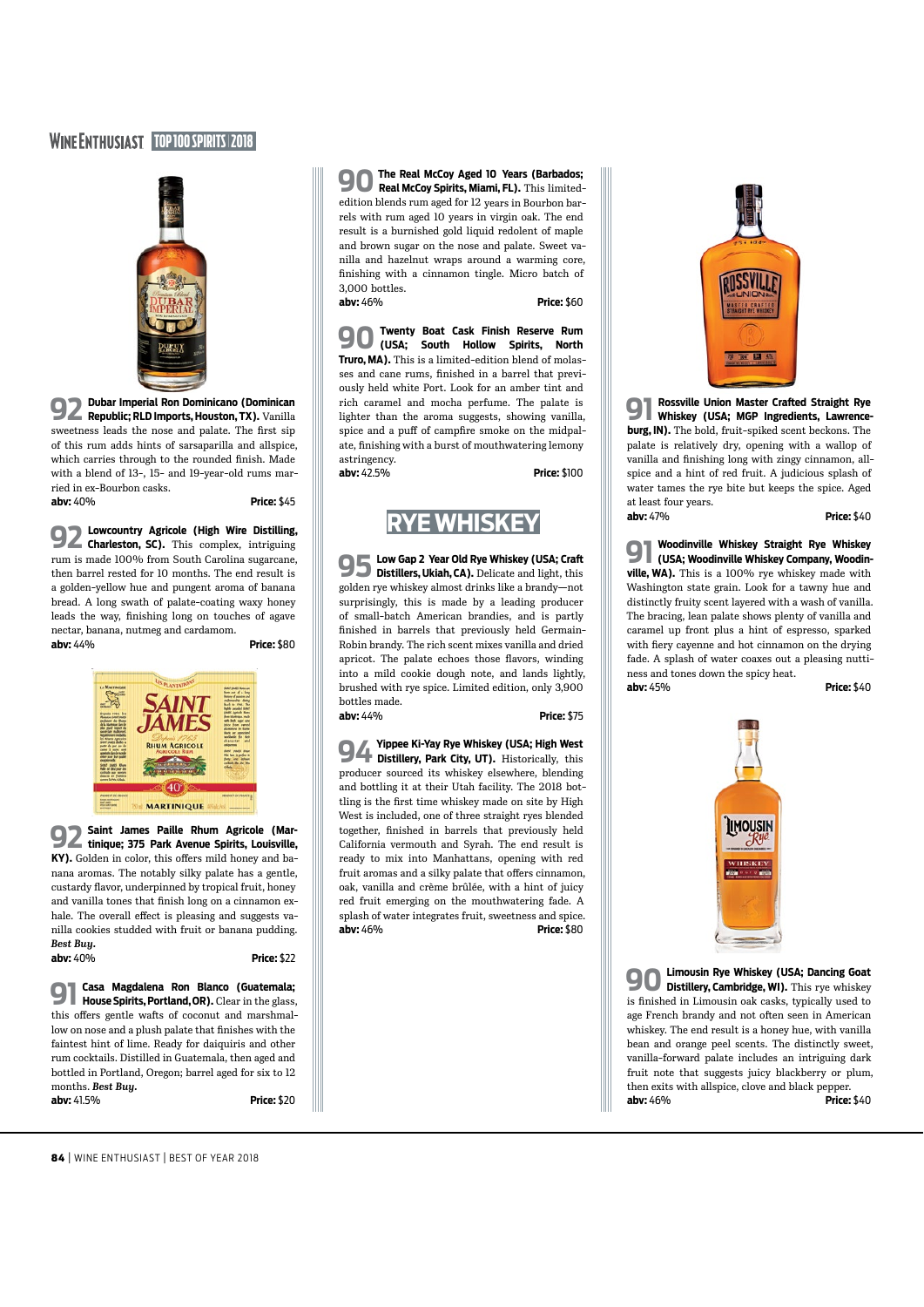#### **WINE ENTHUSIAST TOP 100 SPIRITS 2018**

**90 Whistlepig Farmstock Rye Crop No. 002 (USA; GoAmericaGo Beverages, Shoreham, VT).** This is a limited edition blend of straight ryes, including 32% estate-grown Vermont rye aged two years, 45% Indiana rye aged six years and 23% Canada rye, aged 10 years. The golden whiskey has an oaky, spicy scent, with a hint of peach. The bold palate resounds with spice and concentrated vanilla, fnishing long and drying. **abv:** 43% **Price:** \$73

![](_page_5_Picture_3.jpeg)

**95 Oro de Lidia Reposado Tequila (Mexico; World Trade Liquor Imports, Laredo, TX).** This golden Tequila puts the agave front and center, without burying it under wood. Pleasantly savory honey, pineapple and jalapeño aromas lead the nose and palate. A wash of vanilla smooths the exit, accented by gingery spice. Sip or mix. Aged six to nine months in a mix of American and French oak.

**abv:** 40% **Price:** \$45

**94 G4 Reposado Tequila (Mexico; PRP Enterprises, Portage, IN).** The zesty jalapeño aroma and sweet tomato undercurrent suggests what is to come. The savory palate delivers fresh mint, basil, jalapeño and green pepper, fnishing with a hint of black pepper smoothed by vanilla-mint sweetness. Sip or mix. **abv:** 40% **Price:** \$60

**93 Blue Nectar Reposado Extra Blend Tequila (Mexico; Blue Nectar Spirits, Miami, FL).** This is a reposado Tequila blended with extra añejo. The aroma mixes tropical fruit and jalapeño. The silky, delicate palate opens with vanilla and almond elegance, almost reminiscent of a blended Scotch infused with jalapeño peppers, fnishing with peppery edge. Recommended as a sipping Tequila. **abv:** 40% **Price:** \$50

![](_page_5_Picture_11.jpeg)

**93 Corralejo Reposado Tequila (Mexico; Wilson Daniels Ltd., St. Helena, CA).** Look for a pale rose-gold hue and a mild, herbaceous aroma that hints at basil and slate. The palate is light and silky, echoing that slate-like minerality alongside hints of cedar, coconut and honey, fnishing with a furry of white pepper and brush of raspberry. Aged four months. **abv:** 40% **Price:** \$26

**93 Tres Agaves Reposado Tequila (Mexico; Trinchero Family Estates, St. Helena, CA).** The light but zesty aroma evokes tomato water, bell pepper freshness and agave nectar. Meanwhile, the palate leads with honey and jalapeño, fnishing with hints of vanilla and sweet cinnamon. Aged in Tennessee and Kentucky whiskey barrels for a minimum of six months. *Best Buy.* **abv:** 40% **Price:** \$28

![](_page_5_Picture_16.jpeg)

**92 Espanita Tequila Reposado (Mexico; Double Eagle Imports, Alpharetta, GA).** The herbaceous, bright aroma suggests basil and mint warmed by the sun. The palate is herbaceous too, hinting at bell pepper and jalapeño before winding into a co**abv:**  $40%$ 

conut fnish, edged with citrus peel and cinnamon sparks. Aged six months. *Best Buy.* **abv:** 40% **Price:** \$29

**92 Milagro Select Barrel Reserve Reposado Te-quila (Mexico; William Grant, New York, NY).** Pineapple aromas lead the nose. The silky palate opens with vanilla and almond, drying to a long fnish marked by mint, oregano, cayenne and clove. Aged in American and French oak barrels. **abv:** 40% **Price:** \$57

**91 Chinaco Reposado Tequila (Mexico; Anchor Distilling, San Francisco, CA).** The distinctly fruity aroma mixes cooked pear and pineapple, while black pepper tickles the nose. The palate is fruity and lightly sweet, evolving from fresh pear to a honeyed cooked fruit note on the exhale, plus cinnamon and spearmint tingle. Barrel aged 8–11 months. **abv:** 40% **Price:** \$55

![](_page_5_Picture_20.jpeg)

**91 Gran Dovejo Reposado Tequila (Mexico; Pu-ente Internacional, Sonoma, CA).** Look for a pale straw hue and mild, herbaceous aroma. The sof palate opens with lychee and tropical fruit before drying to pepper, clove and cayenne on the mouthwatering fnish.

**abv:** 40% **Price:** \$49

**91 Lunazul Reposado Tequila (Mexico; Heaven Hill, Louisville, KY).** Dried herb aromas lead the way, edged with lemon and agave. The complex palate offers a vanilla tone that leads to a spicy finish embellished by cayenne, jalapeño and black pepper sparks. *Best Buy*.

![](_page_5_Picture_25.jpeg)

**91 Patron Roca Reposado Tequila (Mexico; The Patron Company, Las Vegas, NV).** A sweet, almost raspberry-like scent in the aroma is echoed on the palate, translating as delicate lychee and berry. Creamy vanilla and coconut tones smooth out the otherwise fery, cinnamon-accented fnish.

**abv:** 42% **Price:** \$80